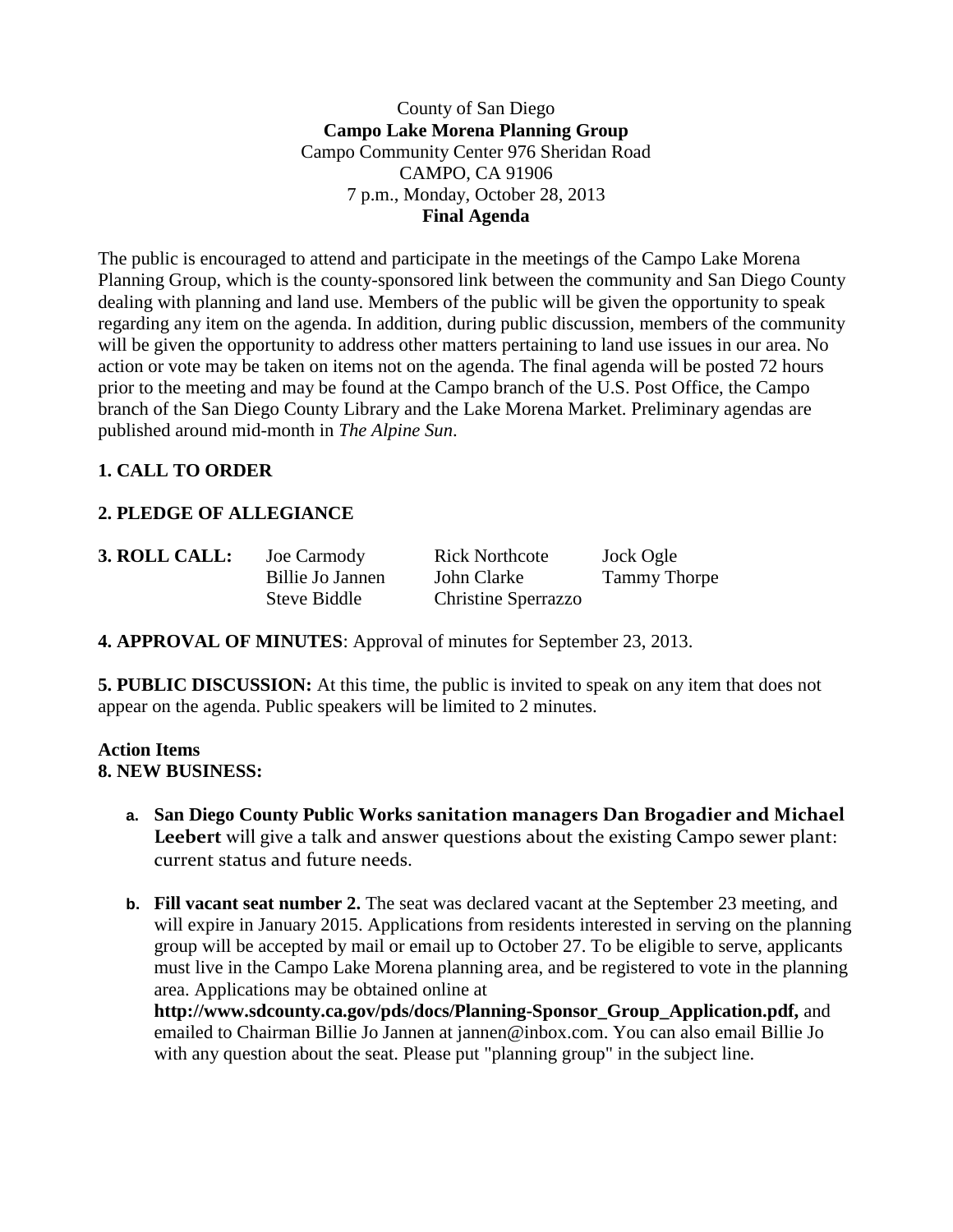**c. Establish meeting dates for November and December.** The group will decide whether and how to reschedule meetings that clash with the holidays.

#### **9. OLD BUSINESS:**

- **a. Review work plan, meeting schedule, agenda order, agenda posting and membership for Lake Morena Village Subcommittee from co-chairmen Rick Northcote and Jock Ogle.** The Lake Morena Village Subcommittee is an ad hoc body tasked with identifying current and potential issues in Lake Morena Village that are within the purview of CLMPG. The subcommittee will report back to the planning group monthly and will timely notify the chairman of any items that should be placed on the planning group agenda for review or action. The subcommittee will operate through February 2014, at which time the group will review whether it should be continued.
- **b. Review information obtained from county staff regarding the Star Ranch project application and EIR, and appoint a member to track and analyze project information on local economic impacts.** John Clarke, Joe Carmody and Jock Ogle were appointed, respectively, to head groundwater, sewer, and traffic/air impacts subcommittees at the last meeting. Economic impacts is the final subcommittee. Subcommittees will be tasked with research and development of EIR comments and proposed recommendations for consideration by the whole group. **Starting next month, all subcommittee chairmen will be on the agenda for reports/updates.**

## **6. CORRESPONDENCE AND ANNOUNCEMENTS**

- **a. The Star Ranch vesting and landscape architecture maps** will be available for public perusal at all of our meetings, beginning this month. The map package consists of 23 pages of full-sized maps.
- **b. Land Development Performance Review Committee** will meet Nov. 14 at 10 a.m. Agendas and minutes can be found at http://www.sdcounty.ca.gov/pds/Performance\_Review\_Committee.html
- **c. Traffic Advisory Committee** will meet Nov. 1 at 9 a.m. For information, contact Kenton Jones, committee secretary, at (858) 694-3843.
- **d. The Real East County Fire Safe Council** has requested agenda time to introduce itself and give a five-minute talk about what it's doing. It will be included in an upcoming agenda after the planning group sets its November and December meeting schedule.
- **e. Planner Robert Hingtgen has forwarded partial information on changes to the Freedom Ranch plan submitted last year.** The available documents are being sent out with this month's board packet as an FYI, and I have requested clear information on exactly what changes have been made to the plan, with an eye toward placing it on next month's agenda. I am told I can expect further information within the week.

## **7. EXPENSES**